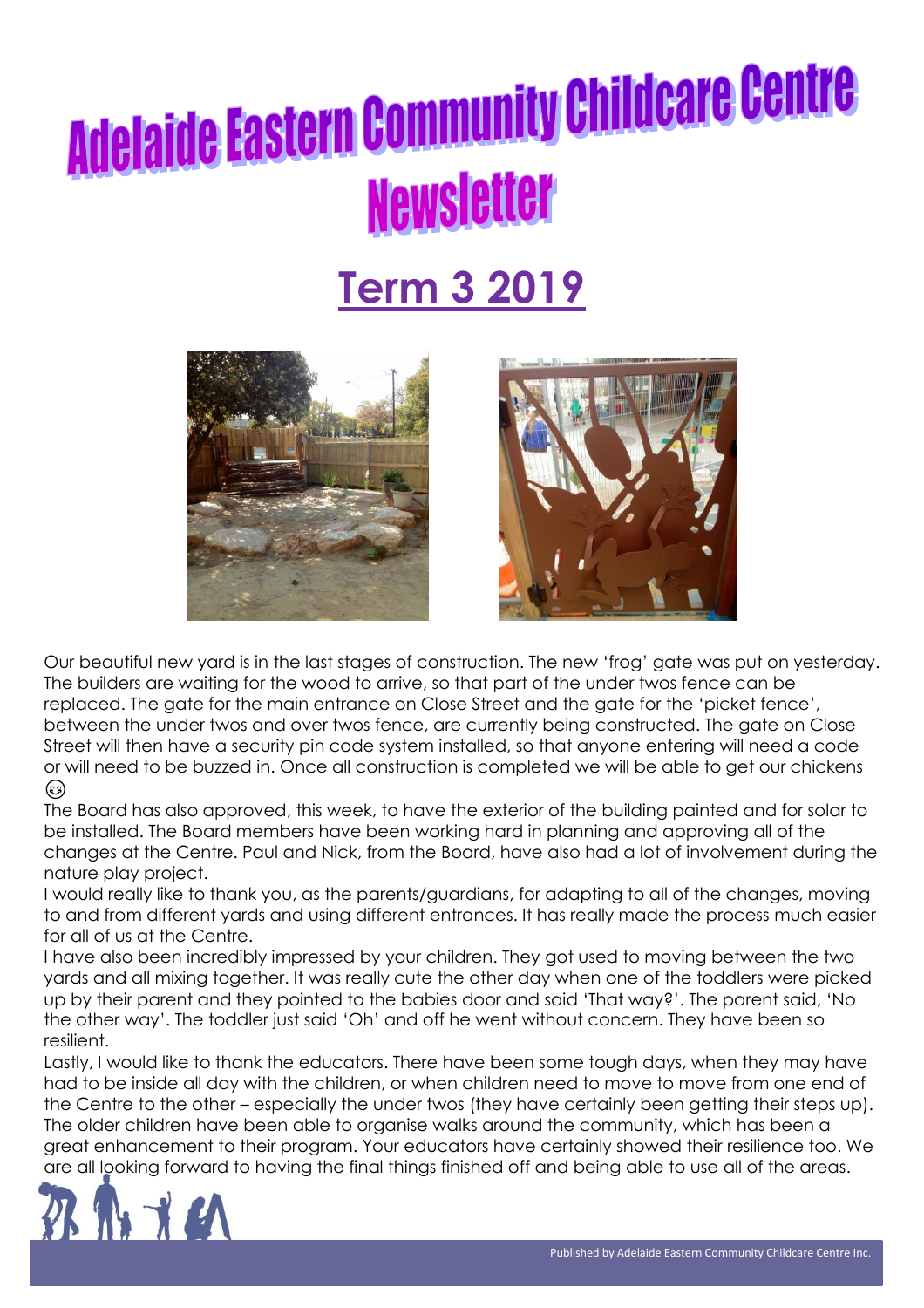### **AGM**

The Annual General Meeting is scheduled for Sunday 29th September. It will be from 11:00am to 12:00pm, in the hour preceding our 50<sup>th</sup> Birthday Celebration. More details to come. We'd love to see you there.

#### **Socks**

Educators ask that all babies and toddlers please bring in at least 3 pairs of socks per day if they are not in shoes, for outdoor play.



#### **Signing children in and out**

It is extremely important that all children are signed in and out of the Centre on arrival and departure.

We use this as a means of roll call in the event of an emergency evacuation or lock in. It is also sent to Centrelink for your Child Care Subsidy. Please make sure that you use the devices located in each room, to electronically sign your child in and out and make sure you **tap the confirm button as well**. If you do not know your access code or how the devices work, please ask the educators who are happy to help. We have keyrings that you can have to write your code onto and clip it to your keys, so that you always have it with you.

#### **Casual days**

We do on occasion have casual days available for families. If you need extra days of care that are in addition to your regular permanent bookings, please email or check at the office. The following comes from our Centre handbook:

#### **Extra time/casual**:

These bookings are usually made short term (2 weeks maximum). Availability will depend on



child-educator ratios and are not always guaranteed. No fee will be charged if **24 hours' notice is given of cancellation**.

Please note; if your child becomes unwell over a weekend and you have a casual booking scheduled on a Monday, (or Tuesday after a public holiday) please email the Centre to cancel on the Sunday, that way we know that you have done everything possible to let us know that you no longer need the day. If we only find out that day, you will be charged as we staff according to projected numbers.

#### **Allergies**

As most families are aware, we have many children and educators at the Centre with food allergies, some being life threatening. One of the most common allergies is to nuts. We ask that if your child has nut based products before coming to the Centre that you make sure that their hands, face and mouth are washed thoroughly to eliminate the possibility of any traces coming into contact with children with these particular allergies. The educators have all been trained in allergy management, but we do not want to have a life-threatening situation occur that could have easily been prevented. We also ask that nothing is added to water

bottles or milk bottles, as this could also pose as a risk to other children or educators at the Centre.

#### **Illness and childcare**

If you feel that your child is too ill to go outside when they come to childcare, then they are too ill to be here. We are unable to have one child stay inside all day with one educator. Of course, if the weather is not okay for all children to be outside, then the educators will bring all of the children inside.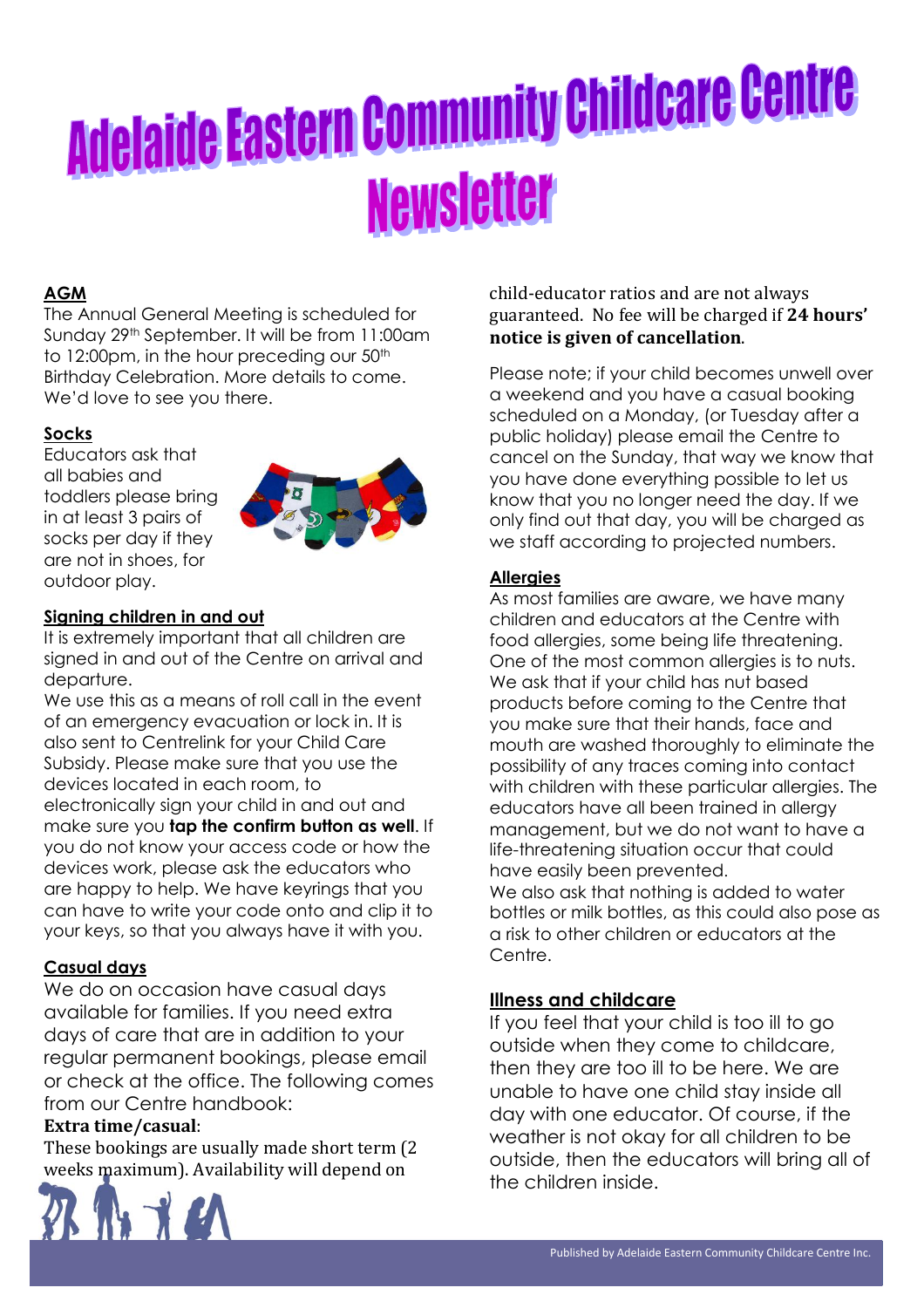**Name:** Vic **Role at AECCC:** Educator in Wallabies **Who Lives at your House:** My partner Matt and our dog Marty **Favourite TV Show/Movie:** Buffy The Vampire Slayer, 5 Bedrooms, True Stories movies and House Rules **Favourite Artist/Band:** Pink, Eminem, Usher, Guy Sebastian, anything R'n'B **Likes:** Beach, holidays and sunny days. Family and seeing friends **Dislikes:** Bananas **Favourite Part of My Job:** Having conversations with the children and building friendships **If I won a Million Dollars:** Help my family and go on a huge holiday





#### **Name:**

Deb

#### **Role at AECCC:**

Part time/Casual Educator **Who Lives at your House:**

Mr Turdie my turtle who is 24 years old and thinks he is a dog – new name "Turdog"

#### **Favourite TV Show/Movie:**

Wentworth, Coronation Street, Chicago PD, Fire and MD and The 100

#### **Favourite Music:**

Dance music – Melbourne Bounce EDM DJs – Timmy Trumpet, Joel Fletcher and Will Sparks

### **Likes:**

Visiting friends, PS4 VR, easy recipes that taste amazing (feel free to pass any my way)

#### **Dislikes:**

Rude drivers, olives and anchovies **Favourite Part of My Job:**

So far, I have loved every part of my job. I particularly like when a child learns something new.

#### **If I won a Million Dollars:**

It's a secret, come and see me to find out!

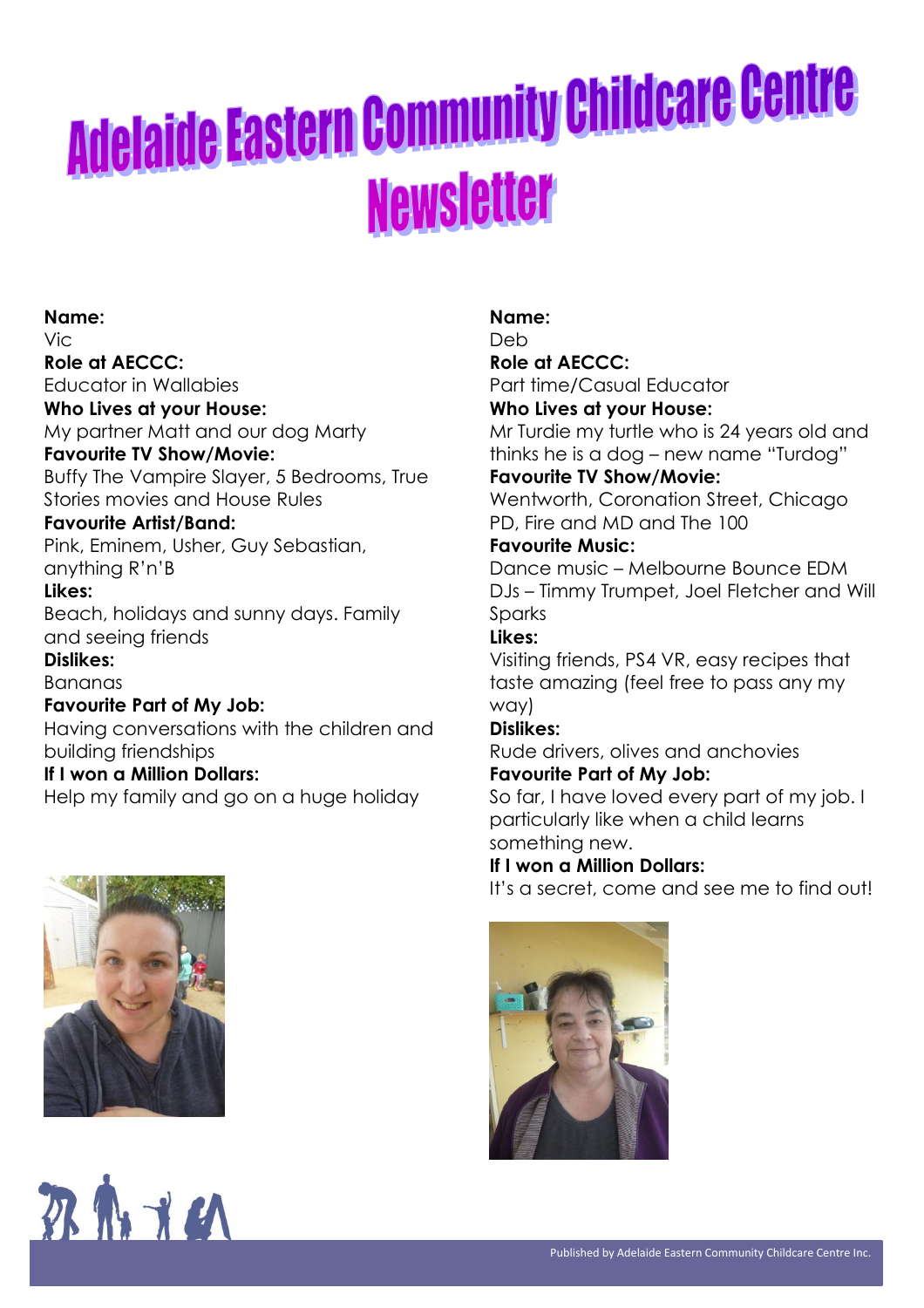#### **News from the rooms …………… Babies**

It's been wonderful to be back in our amazing Nature Play space and await the final touches. Working together with toddlers during the renos as 'under 2's' has been rewarding, inclusive and supportive for educators and children. While we near the completion of the outside area, we have been collaboratively working side by side as we've joined for mealtimes, sleep times, general routines and running of the day. Our children have formed secure attachments with the toddler staff, providing a sense of belonging – this is a strong foundation and main focus as we establish relationships with children.

We've celebrated International Mud Day and recently NAIDOC week – our collaborative artwork can be seen displayed throughout both rooms. We've witnessed our younger babies reach their developmental milestones, emerging autonomy and growing independence. We also see them become confident and capable learners. Still focusing our program around 'PLODS' (Possible Lines Of Development) we also become aware of our older children's interest around play schemas. Next month's program interests are rotation, trajectory and orientation. Providing provocations based around these interests are evident in the outdoor play space, day book and learning journals.

A massive thank you to parents who are/have purchased the Nature Play Onesies, it's great seeing our children outside exploring their environment.



羽爪才的

So many discoveries have been made and learning evident when children feel free to explore muddy puddles, water, sand, mud and other sensory explorations such as paint and gloop.

Exploring puddles develops their cognitive development (problem solving and cause and effect), maths and science concepts (empty/full and measurement volume), Physical development (hand/eye coordination, strength), language skills (expressing ideas), social interactions (collaboration, role modelling).

Evidence of how busy, capable and involved our children are throughout the day is evident in our documentation and the state of their clothing!

We thank parents who continue to provide us with verbal and written feedback in their child's individual learning journal. We also thank Kylie, Sylv and Chelsea for their

continuous support as we have been working together over the last several months during renos. We can't wait for the end result. Don't forget Book Week in Mid-August.

### **Toddlers**

The toddler room children have celebrated significant cultural events within their community environment. Educators have provided opportunities to explore the diverse culture, heritage, background and traditions that shape this country. This has been through national events such as international mud day, a day of connection with others through the joy of mud and messy play, whilst providing exposure to microbes. Educators provided many provocations to explore the Aboriginal and Torres Strait islander culture as we recognised and celebrated NAIDOC week, and acknowledged ways of "belonging and being" with people, country and community.

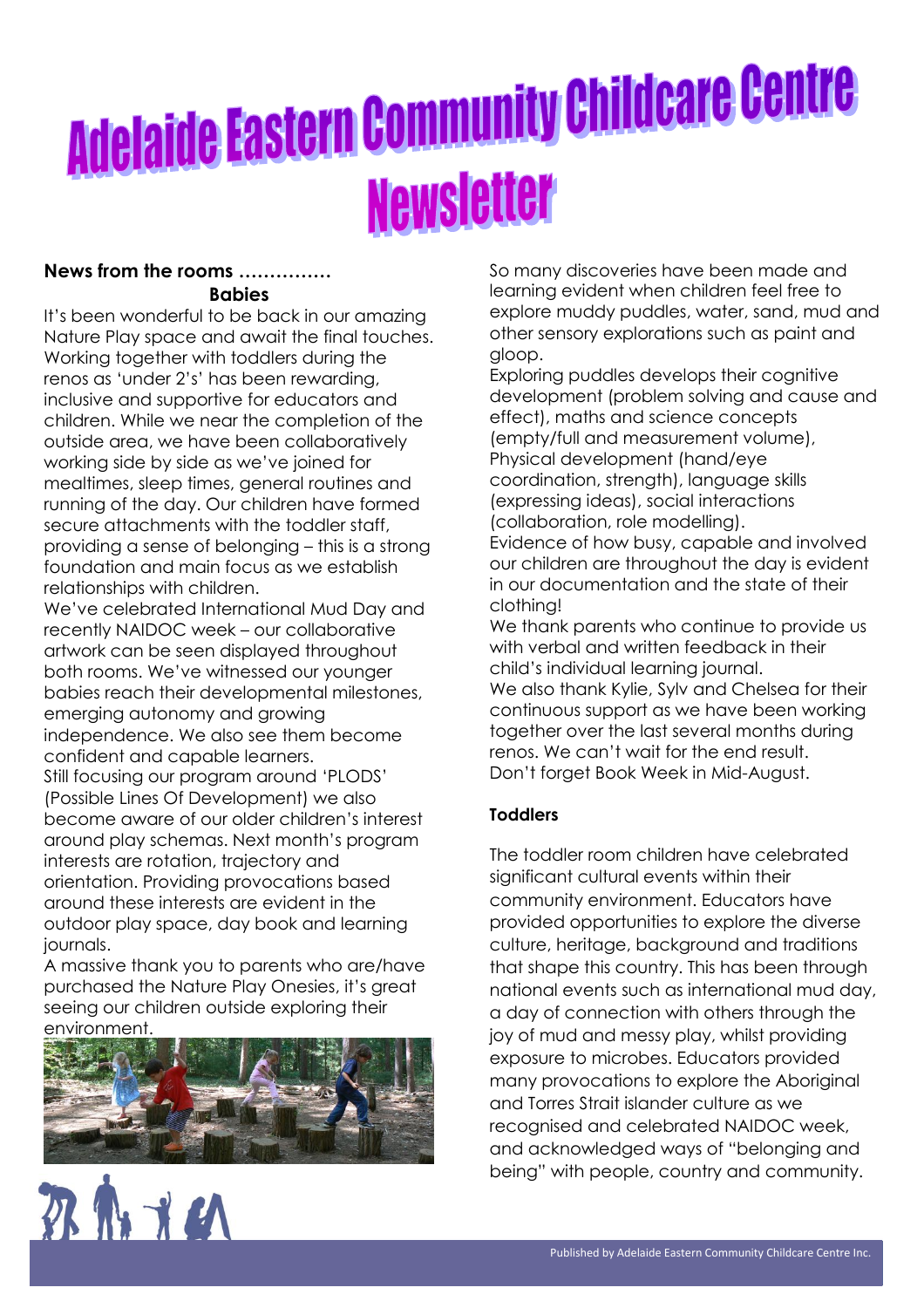Learning diversity through play allows the children to not only share the joy of peer/educator relationships but it provides an opportunity to expose children to language, culture and community. These are all important aspects of living together as citizens of this country.

On the topic of community, educators in the Toddler room have revelled in the relationships that have formed between the children. Upon arrival and throughout the day we observe acts of joy, kindness, excitement, empathy, unity, social confidence and shared play. All of which form the basis of relationships, which are contributing factors for the development of identity. It is through these interactions that we notice the children feeling safe and secure, which in turn provides confidence to explore, engage, learn and grow.

As you may be aware the majority of the children's day is spent in the great outdoors. We use nature as our teacher as we watch what is happening in our outside environment. Recently we have engaged in learning based on the elements of weather, by watching, feeling, seeing and hearing what is happening around us. Using the creative arts, the children painted ''winter'', made a winter mobile, and read the book "Big Rain Coming" by Germain Katrina, all of which were intentional based investigations to engage the children with meaningful or purposeful learning. We looked to the skies for the planes that fly overhead, once again looking deeper into this group interest, as the children painted planes and then used a hand-held drill to make a plane mobile. Exposure to tool use in play promotes the development of hand eye coordination, motor skills, problem solving, self-assessed risk and provides an opportunity to have a ''real hands'' on experience. As we display the

children's artwork or mobiles, we are mindful to display it in a respectful manner and ensure that the documentation regarding the journey of the art experience is documented for you in the room daybook. This is a way that you too can share the learning experience with your child.

Following the children's individual interest educators have been investigating shape play

in a series of ways. Through the exploration of art, group times, in text, within the community, through heuristic play and



construction. We continue to investigate, as we use maths in play for cognitive development, educators acknowledge the understanding that children are beginning to recognise that markings and patterns have meaning and similarities.

Moving forward in our learning journey, our intentional teaching areas are; dramatic play, as we provide opportunities to explore identity in play, tunnels and trains and ways in which we can further investigate this with the children. Focusing on our literacy component by reading ''It starts with a seed" by Laura Knowles which helps teach the children about the lifecycle of plants and habitats. This in turn leads to our small world provocation based on biodiversity as we will be creating our own native wetland in dramatic play. (The wetland provocation is also linked to the child led interest of ducks in puddles and ponds). The embedding of Nature play is so important to the toddler room pedagogy as to look after our environment is to look after our future and as David Suzuki said it best "unless we are willing to encourage our children to reconnect